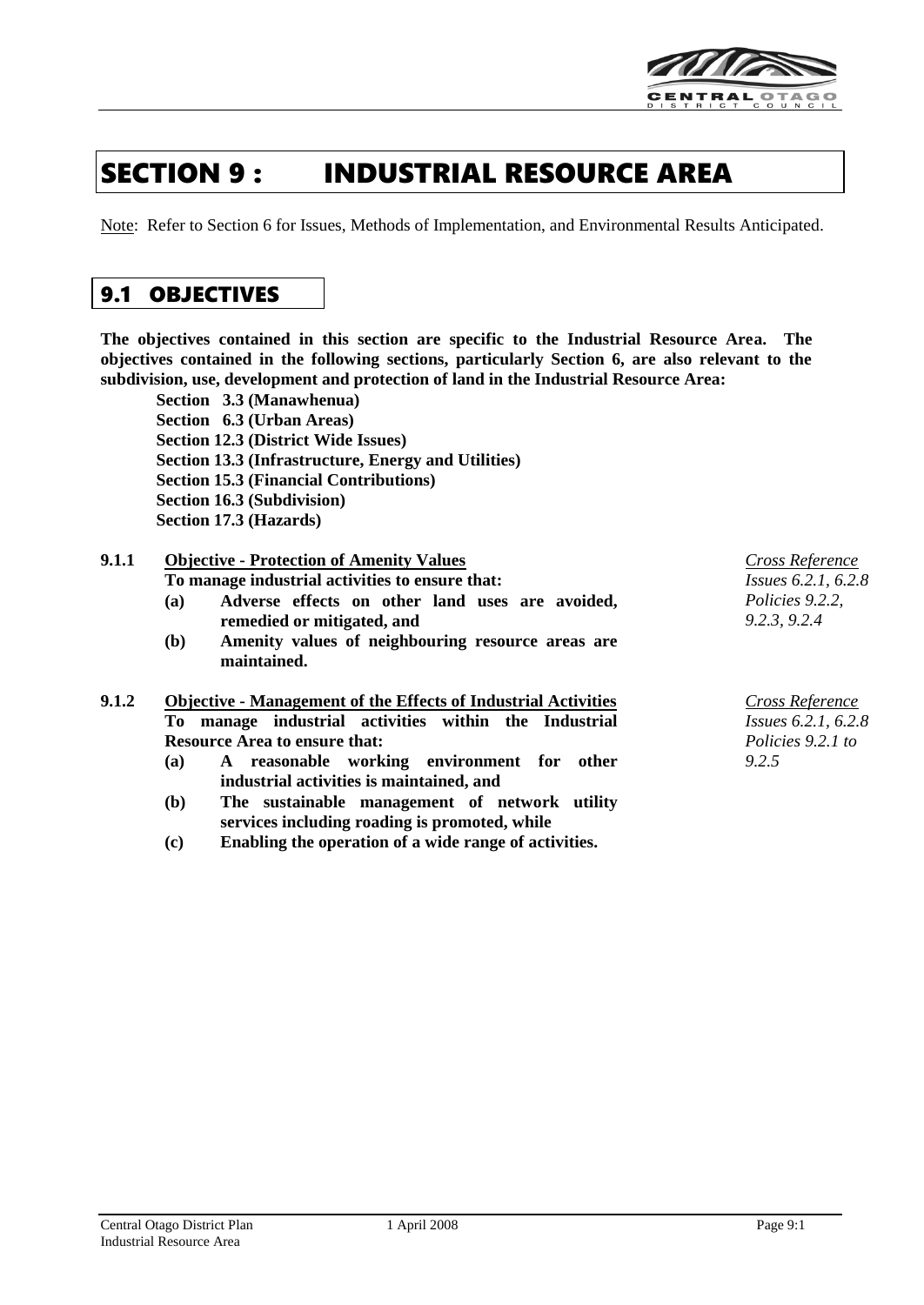

# 9.2 POLICIES

**The policies contained in this section are specific to the Industrial Resource Area. The policies contained in the following sections are also relevant to the subdivision, use, development and protection of land in the Industrial Resource Area:**

**Section 3.4 (Manawhenua) Section 6.4 (Urban Areas) Section 12.4 (District Wide Issues) Section 13.4 (Infrastructure, Energy and Utilities) Section 15.4 (Financial Contributions) Section 16.4 (Subdivision) Section 17.4 (Hazards)**

**9.2.1 Policy - Provision for Industrial Activities To provide for the location of industrial activities to avoid, remedy or mitigate adverse effects on other land use activities.** *Cross Reference Objectives 9.1.1, 9.1.2 Rules 9.3.1, 9.3.5*

### Explanation

Those areas that were zoned industrial under earlier planning instruments generally have a lower standard of amenity than other areas of the District due to the effects that industrial activities generate. Given that these areas already exist, it is appropriate to continue to provide for a concentration of industrial activities within these areas and to provide for future growth and expansion.

### **9.2.2 Policy - Maintenance of Visual Amenity Values**

**To avoid, remedy or mitigate the adverse visual appearance that some industrial areas and activities can have by:**

- **(a) Ensuring appropriate separation and screening from adjacent resource areas.**
- **(b) Ensuring that the bulk and location of buildings does not dominate adjacent resource areas.**
- **(c) Reducing the visual intrusion of signs.**

### Explanation

While these areas have been specifically identified as Industrial Resource Areas on the basis of their existing amenity values, activities operating within these areas must be managed to ensure that they do not have an adverse visual impact on activities located in neighbouring resource areas.

### **9.2.3 Policy - Adverse Effects**

**To ensure industrial activities are managed so that:**

- **(a) Waste products are disposed of adequately, and**
- **(b) The effects of noise, odour, dust, lightspill and electrical interference on neighbouring areas are avoided, remedied or mitigated, and**
- **(c) The community's safety and wellbeing is safeguarded from the effects of noxious or objectionable processes.**

*Cross Reference Objectives 9.1.1, 9.1.2 Rule 9.3.5*

*Cross Reference Objectives 9.1.1, 9.1.2 Rule 9.3.4*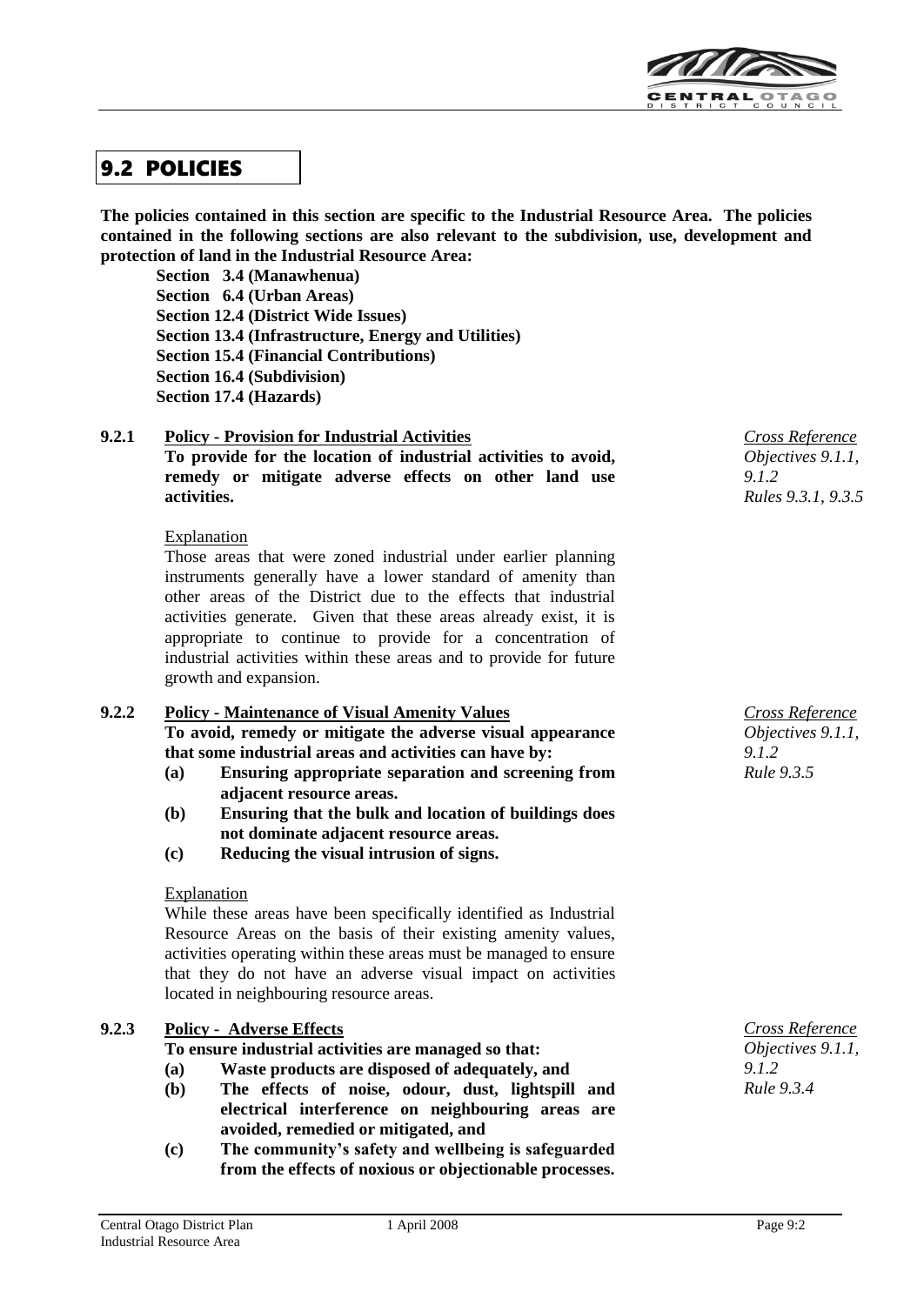

### Explanation

The processes involved in industrial activity often generate waste, noise, odour and the like, or contain noxious elements. Such effects must be controlled regardless of their location.

### **9.2.4 Policy - Maintenance of Industrial Resource Area**

**To ensure that activities which locate within the Industrial Resource Area that may be sensitive to lower standards of environmental quality recognise the prevailing environmental characteristics of the Industrial Resource Area.**

### Explanation

The effects based regime under the Resource Management Act has the potential to create a situation where a relatively sensitive activity such as, for example, a residential activity, can locate in an area of low environmental standard such as an industrial area because it meets the minimum performance standards of the area. The sensitive activity can be adversely affected by other activities in the area even though they comply with the relevant standards. This has the potential to create conflict. Consequently it is appropriate that non-industrial activities locating within the Industrial Resource Area ensure that they are designed to incorporate measures that will mitigate any effects that may otherwise adversely affect them.

### **9.2.5 Policy – Infrastructure**

**To ensure that industrial activities avoid, remedy or mitigate adverse effects on infrastructure by:**

- **(a) Providing appropriate access and facilities for the loading and manoeuvering of vehicles.**
- **(b) Maintaining and enhancing the safe and efficient operation of the roading network.**
- **(c) Contributing a fair and reasonable proportion to any upgrading or development of infrastructure that may be required as a result of the activity.**

### Explanation

Industrial activities often need a high level of services such as water and energy. Development of such activities must ensure that services can be sustainably managed. Industrial activities can also generate high numbers of trade vehicles to their site. This can have implications for the safe and efficient operation of the roading network.

*Cross Reference Objective 9.1.2 Rule 9.3.5(ii) and (iii)(b)*

*Cross Reference Objective 9.1.2 Rule 9.3.2*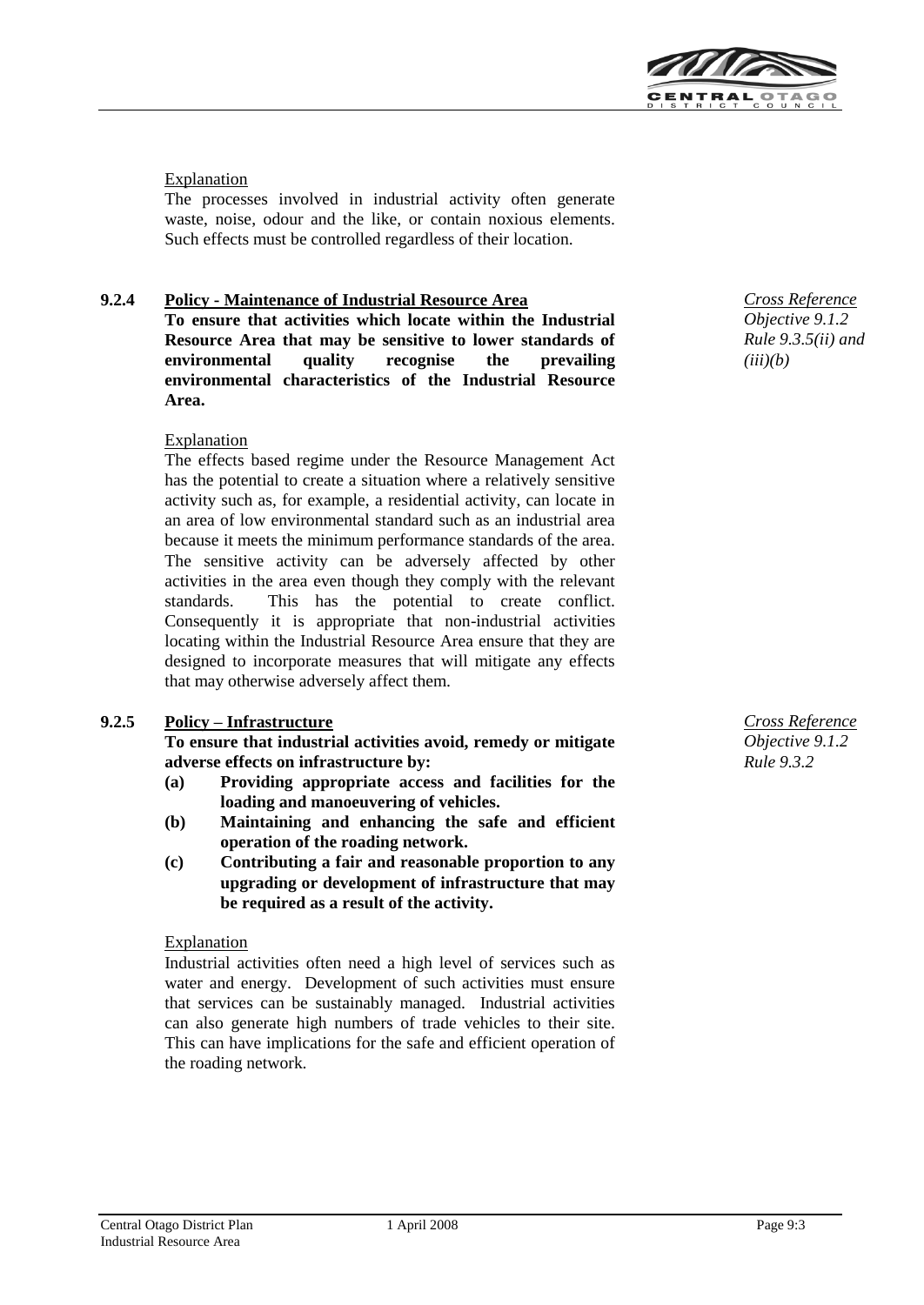

# 9.3 RULES

Note: In considering a resource consent application under rules in this Plan, in the absence of specific policy in this Plan the Council may have regard to other policies related to assessment matters, including relevant policies in the Regional Policy Statement for Otago, and regional plans.

See also Sections 3 and 14 – Manawhenua and Heritage Buildings, Places, Sites, Objects and Trees.

# **9.3.1 PERMITTED ACTIVITIES**

### **(i) Compliance with Standards**

Any activity that is not listed as either a controlled, discretionary (restricted) or discretionary activity and that complies with the rules and standards set out in Sections 12 to 15 of the Plan, and the standards set out in Section 9.3.5 is a permitted activity.

### *Reason*

*The Industrial Resource Areas are areas within which environmental standards are set at a lower level than in other resource areas. The standards set out in Section 9.3.5 will ensure that existing amenity values are maintained and adjoining resource areas are not adversely affected. These standards relate to the following matters:*

- *1. Retail activity*
- *2. Bulk and location of buildings*
- *3. Noise*
- *4. Screening*
- *5. Signs*
- *6. Off road loading*
- *7. Carparking*
- *8. Lightspill*

*Note: Sections 12 to 15 contain a number of general rules that apply across the district. Section 12 addresses access, parking, noise, signs and lightspill. Section 13 addresses the development of infrastructure, energy production facilities and utilities while Section 14 addresses general heritage issues. Section 15 deals with matters relating to financial contributions. Section 16 that relates to subdivision and Section 17 that relates to hazards contain general provisions to complement Resource Area rules. Section 18 contains the definitions of terms used throughout this plan.*

### **(ii) Scheduled Activities and Existing Community Facilities**

Any scheduled activity identified in Clause 19.3.1 of Schedule 19.3 and identified as a scheduled activity on the planning maps and any other community facility lawfully established prior to notification of this plan is a permitted activity.

### *Reason*

*See reference at Section 1.2.9 of this Plan (page 1:12)*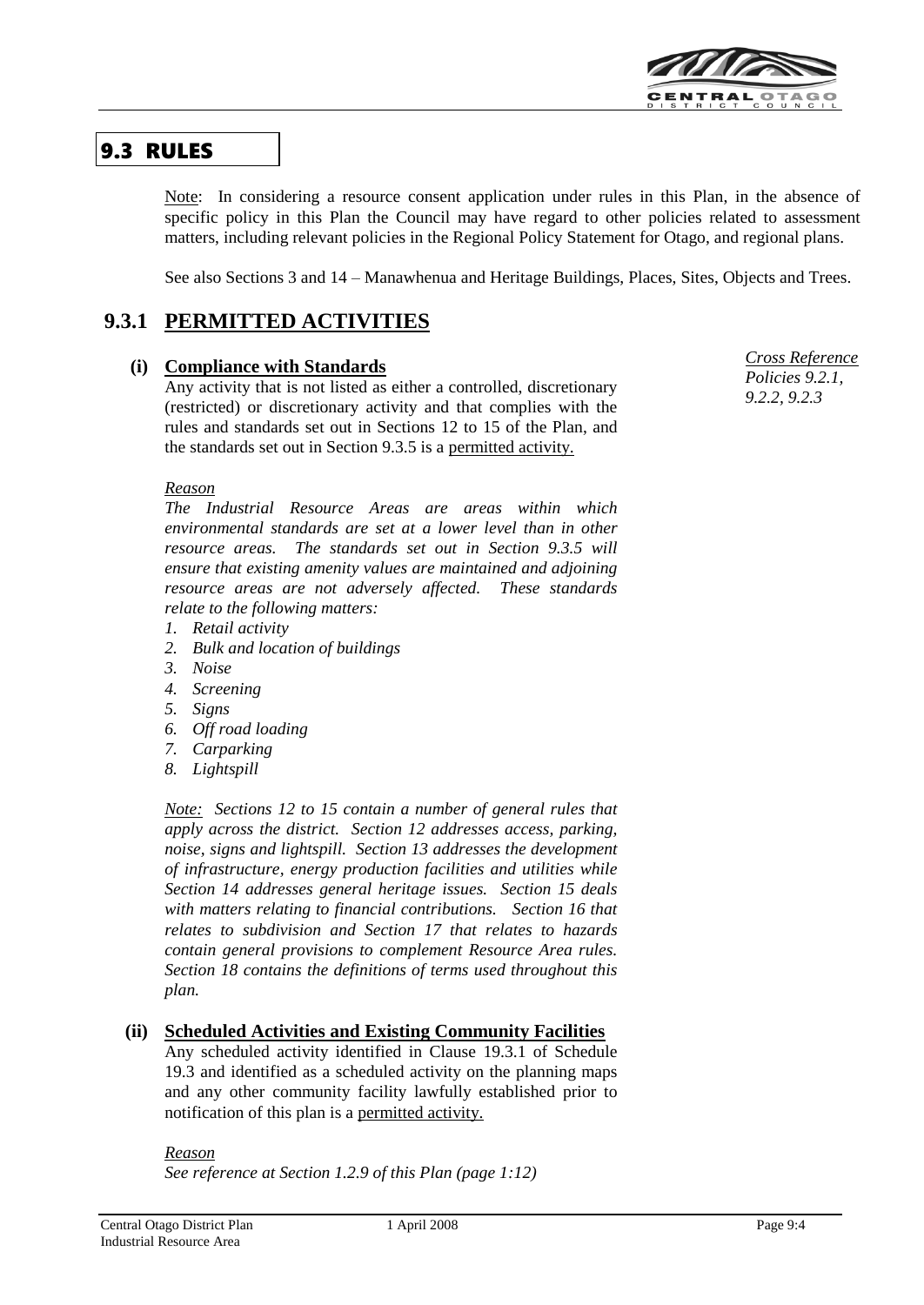

# **9.3.2 CONTROLLED ACTIVITIES**

### **(i) Subdivision**

Subdivision in the Industrial Resource Area shall be a controlled activity.

Council shall exercise its control in respect of the following matters:

- 1. The location, design and construction of access and its adequacy for the intended use of the subdivision.
- 2. Earthworks necessary to prepare the site for development, occupation and/or use.
- 3. Subdivisional design including the shape and arrangement of allotments to:
- 4. Facilitate convenient, safe and efficient access.
- 5. Mitigate adverse effects on adjoining resource areas, and areas of public open space.
- 6. With respect to unreticulated areas, the size of the allotment and its ability to effectively dispose of effluent within the site. Note: this may involve consents from the Otago Regional Council.
- 7. The provision of or contribution to the open space and recreational needs of the community.
- 8. The provision of adequate network utility services (including roading) and in particular, the location, design and construction of these services.
- 9. Any financial contributions necessary for the purposes set out in Section 15 of this Plan.
- 10. Any amalgamations and easements that are appropriate.
- 11. Any other matter identified in section 220 of the Act.

Note: see Section 16.7 General Standards (pg 16:14) for the standards that are likely to be imposed as conditions of consent.

Any application made under this rule will generally not be notified or require the written approval of affected persons except that where a State highway is affected the written comment of Transit New Zealand will be required.

### *Reason*

*The adverse effects of subdivision can generally be overcome by appropriate conditions and standards. Provided these are met, consent cannot be refused under controlled activity status.*

### **(ii) Scheduled Activities and Existing Community Facilities**

Any extension, upgrade or expansion that changes the character or increases the intensity or scale of the effects of a use that has status as a scheduled activity identified in Clause 19.3.1 of Schedule 19.3 and identified as a scheduled activity on the planning maps or any other community facility lawfully established prior to the notification of this plan is a controlled activity.

Council shall restrict the exercise of it's control to the following matters:

*Cross Reference Policies 9.2.1, 9.2.5*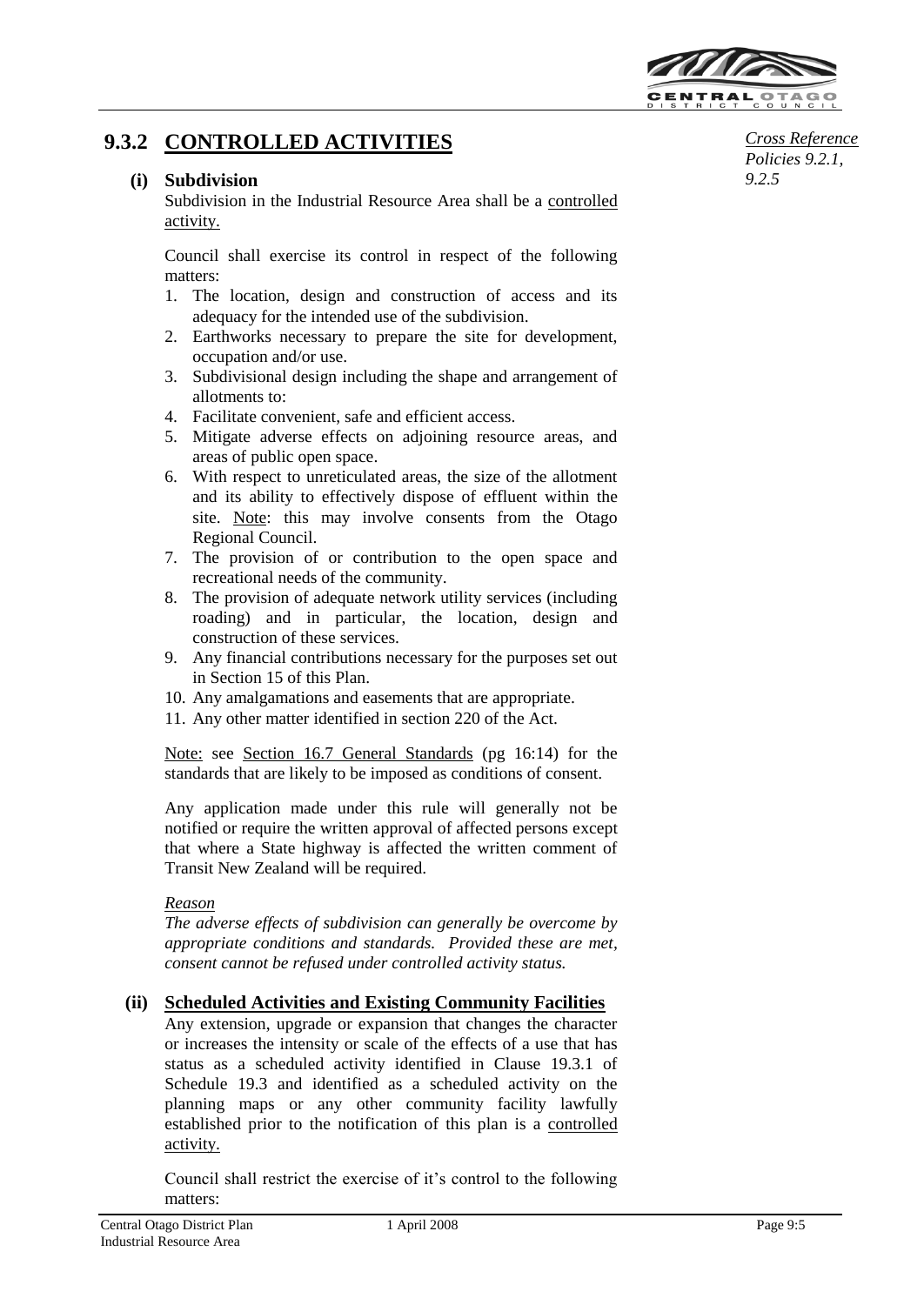

- 1. The provision of access, parking, loading and manoeuvering areas.
- 2. The size, design and location of any signs.
- 3. Methods to avoid, remedy or mitigate effects on existing activities including the provisions of screening, landscaping and noise control.
- 4. Impact on landscape values.

Any application made under this rule will generally not be notified where the written consent of affected parties is received.

### **9.3.3 DISCRETIONARY (RESTRICTED) ACTIVITIES**

Any activity that fails to comply with the standards set out in Rule 9.3.5 shall be a discretionary (restricted) activity.

Council shall restrict the exercise of its discretion to the following matters:

- 1. The effect on the safe and efficient operation of the roading network.
- 2. The effect on the health, safety and convenience of people and communities.
- 3. The effect on amenity values of adjoining properties and adjoining resource areas.
- 4. The effect on network utility services.

Any application made under this rule will generally not be notified where the written approval of affected persons is received.

### *Reason*

*Failure to conform with these standards results in discretionary (restricted) activity status to enable Council to assess these activities in terms of section 105 of the Act. Council has flexibility in terms of whether to notify any application made under these rules. In some instances discretionary (restricted) activities will only have a minor effect and do not justify notification. Applicants have greater certainty in that attention can be focused upon the matters identified for consideration. This in turn will increase efficiency in processing such applications.*

# **9.3.4 DISCRETIONARY ACTIVITIES**

Any activity that requires an offensive trade licence under the Health Act 1956 and/or any activity that requires a permit in terms of the Crown Minerals Act 1991 shall be a discretionary activity.

#### *Reason*

*These activities have the potential to generate significant adverse effects that need assessment through the resource consent process.*

**9.3.2(ii)**  *(cont'd)*

*Cross Reference Policies 9.2.2, 9.2.5*

*Cross Reference Policies 9.2.3, 17.4.5 (pg 17:6)*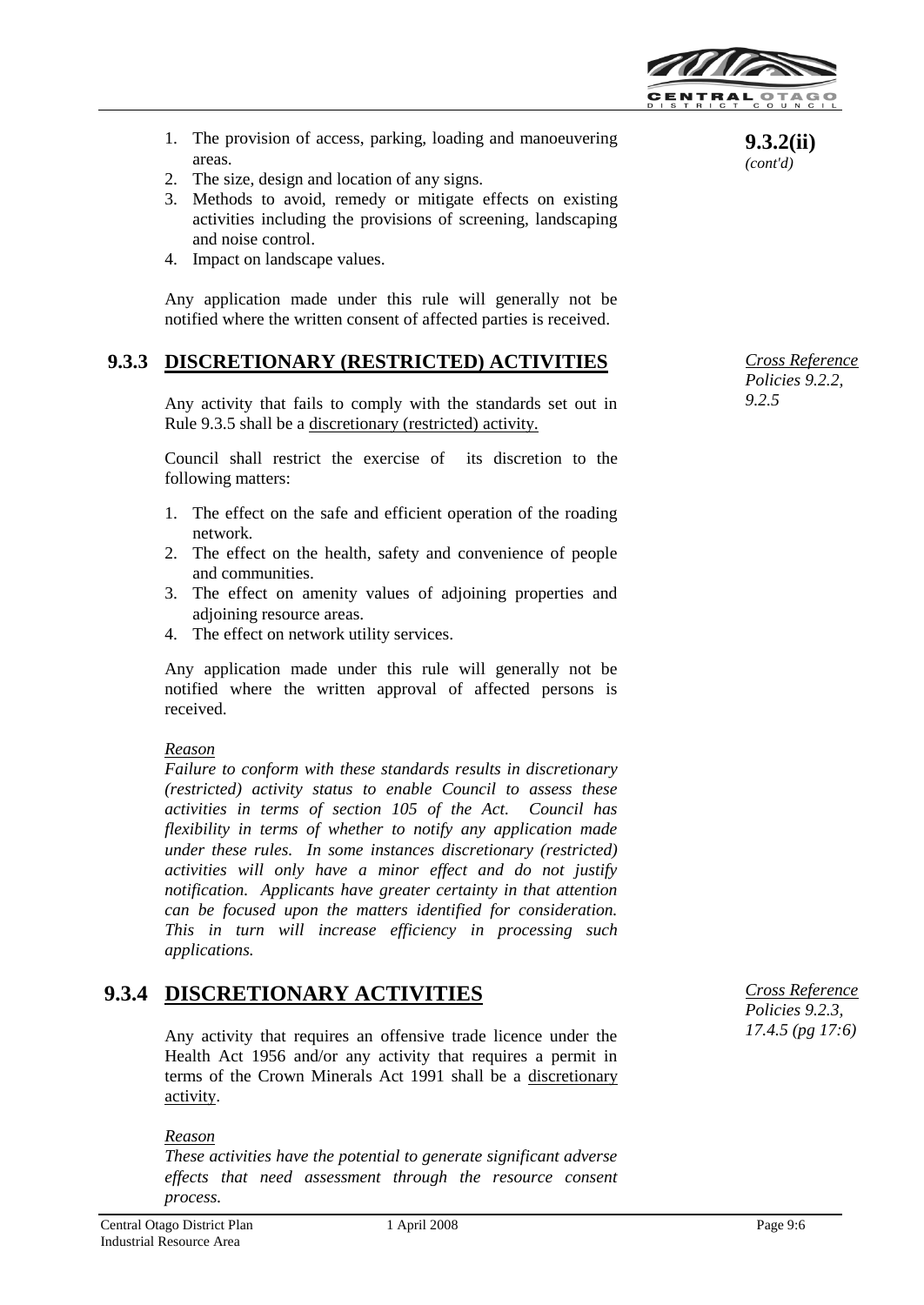

# **9.3.5 STANDARDS**

The following standards relate specifically to activities which occur within the Industrial Resource Area. There are other rules and standards contained in Sections 12, 13, 14, 15 and 16 of this plan which may also apply to activities which occur in the Industrial Resource Area.

## **(i) Retail Activity**

Retail activity (excluding retail activity at a service station) shall be ancillary to and form an integrated and complementary part of any industrial activity and shall not occupy more than 10% of the gross floor space of the building or 50m<sup>2</sup> , which ever is the greater.

### *Reason*

*Retail activity not ancillary to industry would have the potential effect of attracting large numbers of the public to these areas. The prevailing amenity values of these areas are not conducive to this type of activity. Road standards and access to these areas are not conducive to the steady flow of traffic associated with retail activities; they are generally not conveniently located, footpaths and street furniture is lacking, noise, dust and odours are often generated that are not conducive to a pleasant shopping environment, buildings are generally large and not aesthetically pleasant. Furthermore, high levels of car traffic may conflict with the manoeuvering heavy vehicles that service these areas.*

# **(ii) Bulk and Location of Buildings**

Front yards No front yards are required

Note: See also Rule 12.7.7

### Side and Rear Yards

Rear and side yards of 5 metres shall be provided where a site adjoins a Residential or Business Resource Area or any area of public open space, without the intervention of a road.

### Height

The maximum height for buildings shall be 1.5 times the distance from the boundary of any adjacent Resource Area or 10 metres whichever is the lesser.

### *Reason*

*Council considers that yards are only necessary in the Industrial Resource Area where the site adjoins a sensitive environment such as Residential or Business Resource Area or public open space. Yard and height requirements in these circumstances will minimise adverse effects on adjoining properties.*

### **(iii) Noise**

- **(a)** All activities shall be conducted so as to ensure the following noise limits are not exceeded at any point within any Industrial Resource Area,
- On any day 7:00am 10:00pm 65dBA L<sub>10</sub> 10:00pm - 7:00am the following day 45dBA L<sup>10</sup> 85dBA Lmax

*Breach: discretionary (restricted) activity see Rule 9.3.3*

*Cross Reference Policies 9.2.2, 9.2.4 Breach: discretionary (restricted) activity see Rule 9.3.3*

*Cross Reference Policy 9.2.2*

#### *Breach: discretionary (restricted) activity see Rule 9.3.3*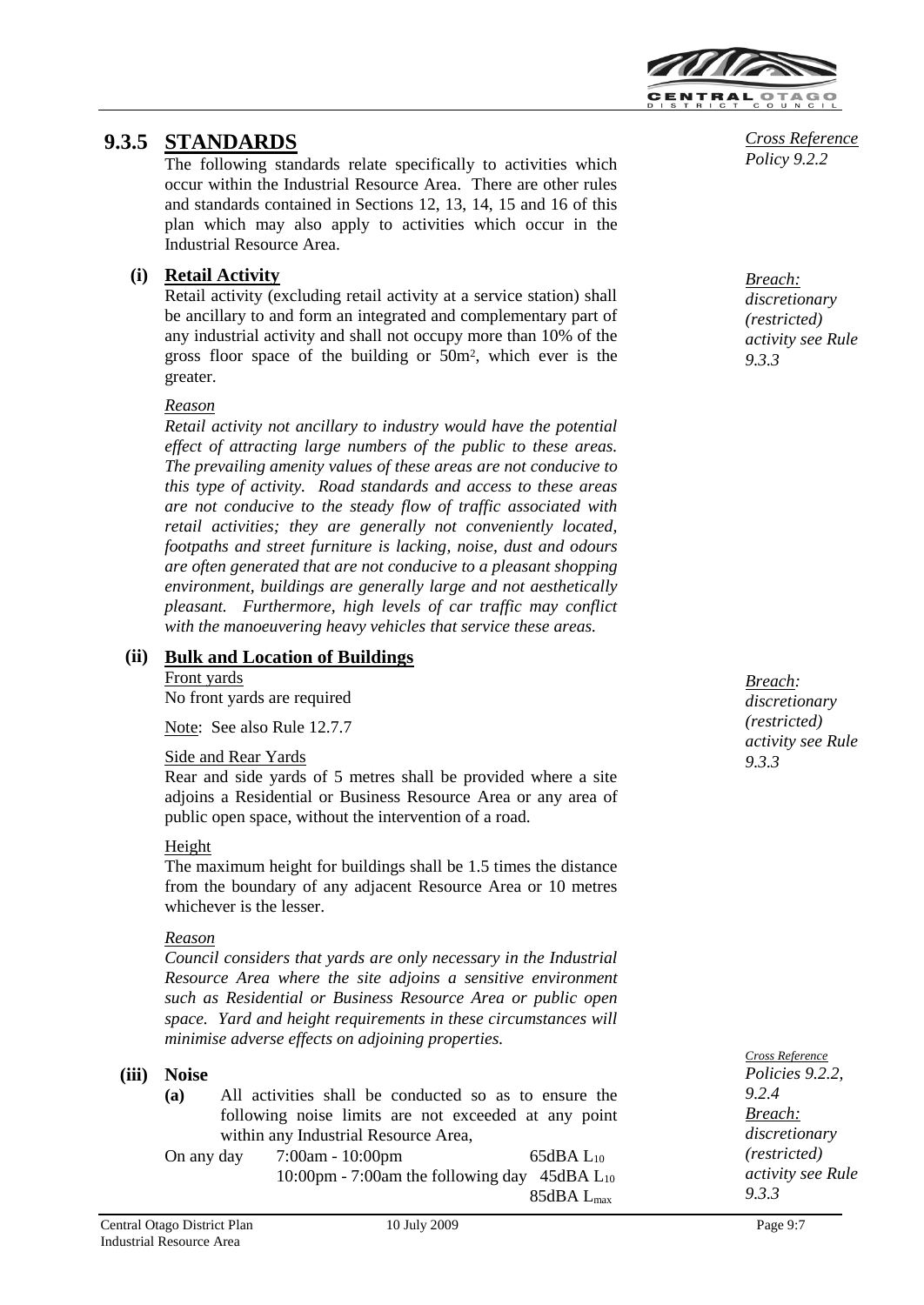

Provided that the following noise limits shall not be exceeded at any point within the Residential Resource Area:

On any day  $7:00$ am - 10:00pm 55dBA L<sub>10</sub> 10:00pm - 7:00am the following day  $45\text{dBA}$  L<sub>10</sub> 70dBA Lmax

Provided that the above noise limits shall not apply to any temporary activity (as defined).

**(b)** Where any new activity locates within any part of the Industrial Resource Area and that activity includes any noise sensitive activity, the activity or any building associated with the noise sensitive activity shall be sited, oriented and constructed so as to ensure that habitable spaces within the building shall be adequately isolated from any noise source on another site. Adequate sound isolation shall be achieved by siting and constructing the building to achieve an indoor design sound level of 45 dBA Lmax within any habitable room where the exterior noise source is within any Industrial Resource Area. The indoor design level shall be achieved with windows and doors open unless adequate alternative ventilation means is provided, used, and maintained in operating order.

### *Reason*

*The noise standards selected reflect the traditional and accepted noise levels permitted in the District. It was also considered appropriate that non-industrial activities which locate in the Industrial Area should be required to take steps to mitigate the effects of any noise generated by industrial activities in the area.* 

### **(iv) Screening**

**(a)** All site boundaries adjacent to Residential or Business Resource Areas, shall have a solid fence of not less than 2 metres in height.

Such fencing shall be erected to adequately mitigate:

- 1. Any adverse visual effects of the site or activity.
- 2. Any adverse effects of noise, dust or lightspill emitted from the site.

### PROVIDED THAT

- a. Any fencing shall not impede visibility on roads or at access points and intersections.
- b. All fencing shall be maintained, at all times, in a tidy condition.
- **(b)** The perimeter of any open space (excluding carparking or service courts) associated with any residential activity adjacent to any industrial or trade premises shall be screened in a manner that mitigates the visual impact of any adjoining activity.

**9.3.5(iii)(a)** *(cont'd)*

*Cross Reference Policies 9.2.2, 9.2.4*

*Breach: discretionary (restricted) activity see Rule 9.3.3*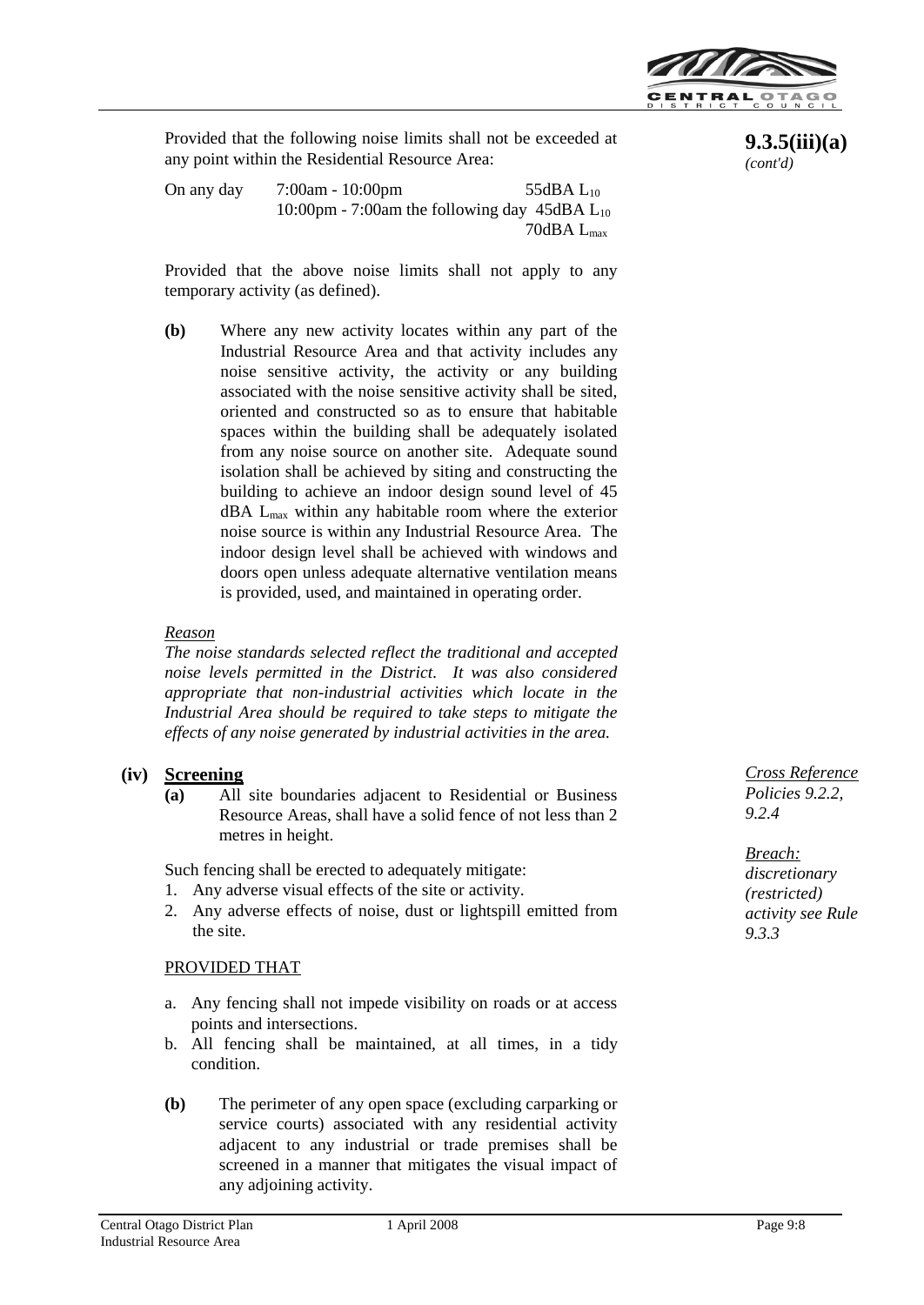

**(c)** On all site boundaries adjacent to State Highway 6 a landscaped strip of not less than 10 metres in width shall be provided. The strip shall not be paved or have any structures erected on it (including fences) and shall create the opportunity for landscaping to provide visual enhancement or screening. Landscaping shall not impede traffic visibility or shade State Highway 6 and shall be maintained in a healthy and tidy condition at all times. Provision shall be made for the landscaped strip on the plan of subdivision for Lot 2 DP 346988 and landscaping shall be established along the entire landscaped strip at the time of subdivision. The retention and future maintenance of the landscaping in the landscaped strip shall be provided for as a condition of subdivision consent that is to be subject to a consent notice.

### *Reason*

*Industrial and trade premises can have adverse visual effects on the amenity values of the District. The provision of landscaping can soften the visual impact of these buildings. Council also considers it appropriate to require residential activities which locate within the industrial resource area to screen their own property from adverse visual effects of adjoining activities.*

### **(v) Signs**

Signs shall conform with the following standards:

- **(a)** No sign shall be erected or painted on a building in a position that is higher than the road facade of that part of the building upon which the sign is placed or affixed.
- **(b)** Any sign suspended under a verandah shall have a minimum clearance of 2.5 metres from the footpath.
- **(c)** Signs shall have a minimum clearance of 450mm from the kerb line.
- **(d)** Free standing signs shall comply with the following:
	- i) Not more than three freestanding signs shall be erected per site except as provided for in (v) and (vi) below.
	- ii) One double sided sign with a maximum height of 7.5 metres and a maximum area of  $14m<sup>2</sup>$  per side and two smaller double sided signs with a maximum height of 2.5 metres are permitted.
	- iii) Signs shall be located completely within the site to which the sign relates.
	- iv) Notwithstanding (a) above a freestanding sign may be higher than the highest point of the roof.
	- v) Freestanding signs are permitted for the purpose of directing traffic within the site provided that they:
		- Do not exceed 1 metre in height.
		- Do not exceed  $0.5m^2$  in area.
		- Are limited to directional arrows and "entry" or "exit" or similar technology.
		- Are located completely within the site.

**9.3.5(iv)**  *(cont'd)*

*Cross Reference Policy 9.2.2*

*Breach: discretionary (restricted) activity see Rule 9.3.3*